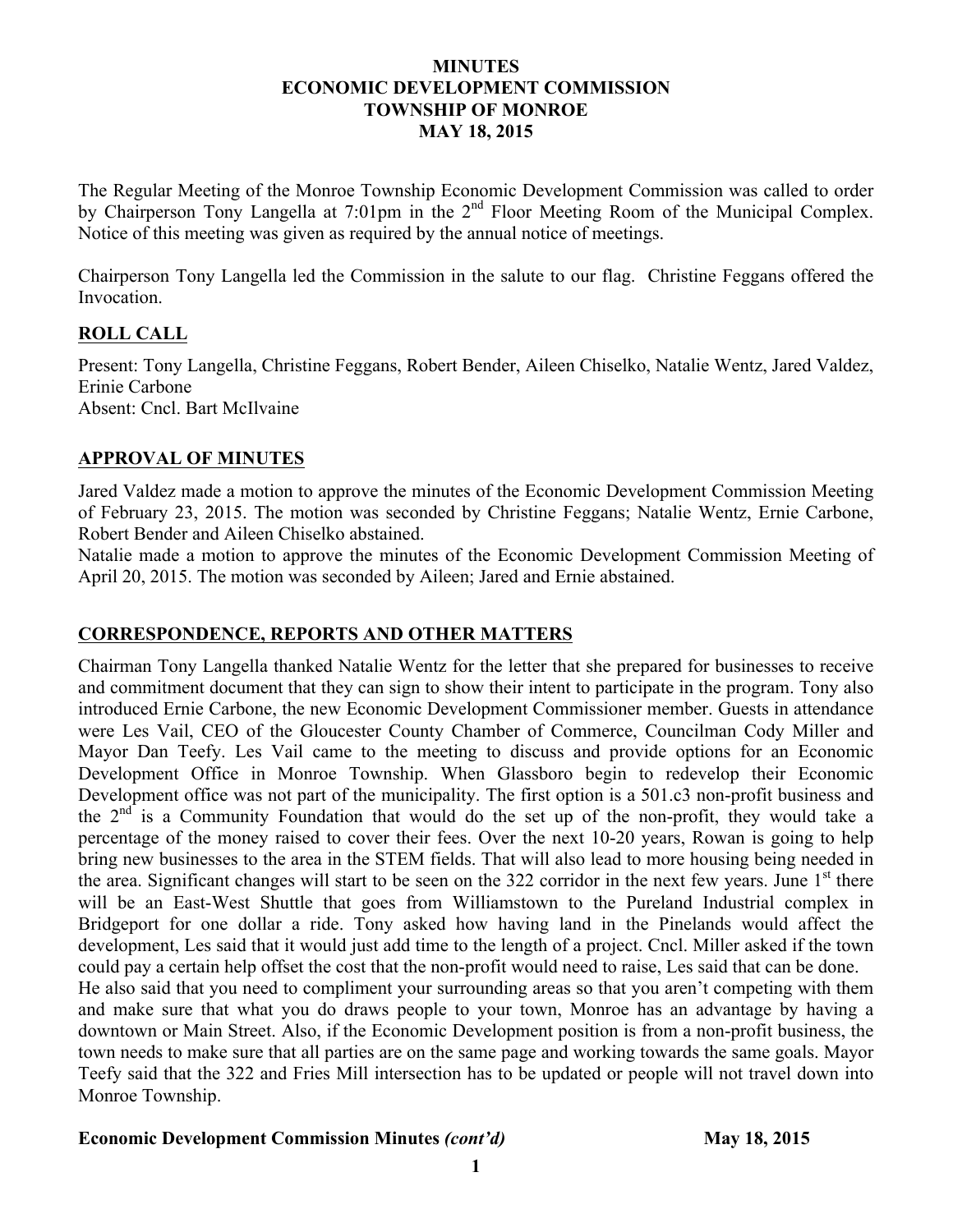# **CORRESPONDENCE, REPORTS AND OTHER MATTERS** *(cont'd)*

Robert asked Les what we could offer businesses to entice them to come to Monroe, he said that it would most likely be a tax abatement or a PILOT program. Mayor Teefy asked what the best way is to advertise about abatements and a PILOT program. Les said that after the town knows what it wants then they could possibly have a summit. The town is going to consult with Jim Malley, a redevelopment attorney and the Mayor of Collingswood, that will be able to help with the steps that need to be done to start to get a master plan for the town.

Jared asked Les how the tax card was doing in Glassboro. He said that some of the retailers have said they don't see new business, however he has made a change in his barber and he does look on the website to see who participates and may go to a restaurant more often if they participate. Cncl. Miller said that right now the township isn't in the position to hire a full time Economic Development and he would be willing to help do the public relations, press releases, and marketing. Ernie and Tony have 21 businesses for the tax card program. Jared said he is hesitant to go forward with the tax card without a full time Economic Development employee. Mayor Teefy said that it would be good to get feedback at the Music Fest from residents about the tax card. Christine, Jared, Ernie and Tony are going to staff the table at the Music Fest.

Tony told Jason Painter, of Astro Signs, that the poles were painted and ready for the banners, he is going to start Friday, May 22<sup>nd</sup>. Main Street also had the flags put up for Memorial Day and the painting of the curbs would also begin in the next week.

Mike Spano sent Jared the script for the video and Robert had some places to add to the list of the locations: Owens Park, Peters Diner, the schools, including graduation pictures, library, police department, which includes some lifelong residents, ShopRite, Walmart, Applesbees and parades that the town has. Mayor Teefy said that there are a lot of current pictures of the town, if they need them for the video. Also, that the video should highligh that it is a great place to live and raise a family due to its proximity to Philadelphia and Atlantic City for work. Tony asked if they could schedule a meeting with Mike Spano and the scriptwriter.

Papa Johns had to cancel their spotlight on business in April, AJ Miller's crafthouse is scheduled for June 22<sup>nd</sup>. The next business would be an update from Rush fitness about their first year. IHOP needs to talk to corporate before they can commit to doing the spotlight on business.

Patrick McDevitt, Jr., from Sustainable Jersey, spoke to the Commission about the program. Sustainable Jersey is a nonprofit organization that provides tools, training and financial incentives to support communities as they pursue sustainability programs. Sustainable Jersey certification is a prestigious designation for municipal governments in New Jersey. Municipalities that achieve the certification are considered by their peers, by state government and by the experts and civic organizations in New Jersey, to be among the leading municipalities. All actions taken by municipalities to score points toward certification must be accompanied by documentary evidence and is reviewed. The certification is free and completely voluntary.

Grand opening for the new store Thrift Specialists on Main Street is on Saturday, May 23rd.

Mayor Teefy notified the Commission that the part of the redevelopment zone that includes the old Quality Furniture building should begin having work started this summer. Also, the Mayor spoke with the Catholic Charities about an affordable housing unit for senior citizens near Our Lady of Peace Parish.